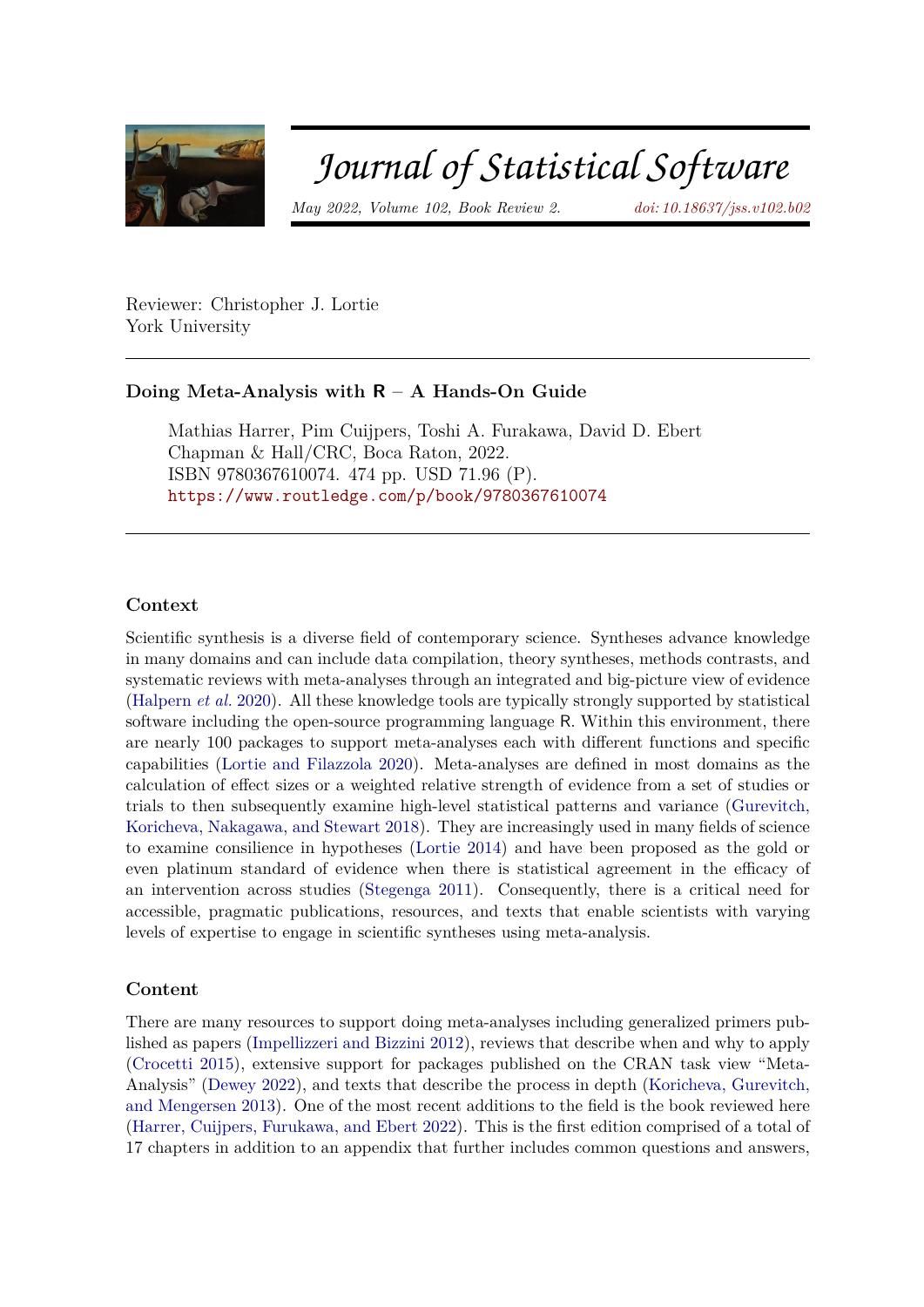effect size formulas, and details of specific deployment in R. The organization of the book is clear, representative of a workflow, and advances from primary, fundamental meta-analysis steps such as handling data, data aggregation, exploring heterogeneity, data visualization, right up to model building and testing assumptions. The chapters are thus organized into four major overarching sections including getting started in R, doing a meta-analysis, advanced models, and helpful tools. Each chapter is then further divided into well-articulated subsections that describe the specifics of a process or model in detail. The capacity for R to support all levels of statistical work are incorporated throughout each chapter, and the salient principles and concepts including those that underpin the fundamentals of meta-analysis and its history are included, appropriately, in every chapter.

The more advanced and also contemporary/cutting-edge methods are also included such as network meta-analysis, Bayesian meta-analysis, and others. The final section of the book, entitled helpful tools, develops some but not all of the more common additional considerations and methods that are at times needed in doing a meta-analysis. This includes power analysis, bias, reproducibility, and conversion between effect sizes to explore sensitivity. Plots, equations, code chunks, model outputs from R, are all included in addition to traditional text descriptions. This is a strongly visual and highly readable textbook. There are also text boxes with a symbol including for instance a lightbulb icon to highlight critical ideas or an exclamation icon for other text boxes to catch the attention of the reader to be mindful of a caveat or consideration. Reporting sections, functions, and a test your knowledge set of text boxes are also provided to ensure that the content is well structured, organized, and consistently identified. This sufficiently breaks up the writing and makes the textbook more functional and thus hands on. Data and examples are always provided, and annotation and labeling of code and data visualization is also provided so as to guide the reader in quickly accessing concepts from the quantitative visual elements provided. Finally, the R and package information provided at the end of textbook lists all versions of tools used, and the bibliography is comprehensive providing an excellent balance between contemporary and fundamental works needed to support further learning on this subject.

#### **Critique**

This text is instrumental in effectively completing a meta-analysis. Full stop. It is particularly profitable for the adept use of R to calculate and analyze effect sizes from basic to more advanced models. The chapters are internally well organized, logical, and clearly articulate why, how and what to do. The code needed to complete work is provided in the flow within each chapter for each instance or step associated with a particular method. The chapters are also clearly organized across the book advancing in a progression that supports the thinking and logic of a workflow for a meta-analysis from start-to-finish [\(Field and Gillett](#page-2-3) [2010\)](#page-2-3). The examples are specific and accessible, but the work and code provided is resilient, reusable and sufficiently general for all readers. The decisions to follow one step with another are well cited with the appropriate scientific synthesis literature, and a host of packages for R are provided relevant to each challenge step. In the event that there are multiple options, each package is described and how the functions differ in their capacity to address a particular issue or examine and provide a set of summary statistics are clearly contrasted. These contrasts are a powerful heuristic for both the new and advanced meta-analyst. In particular, Chapter 8 on meta-regression is a standout exemplar of deep pedagogy, linkages to synthesis science,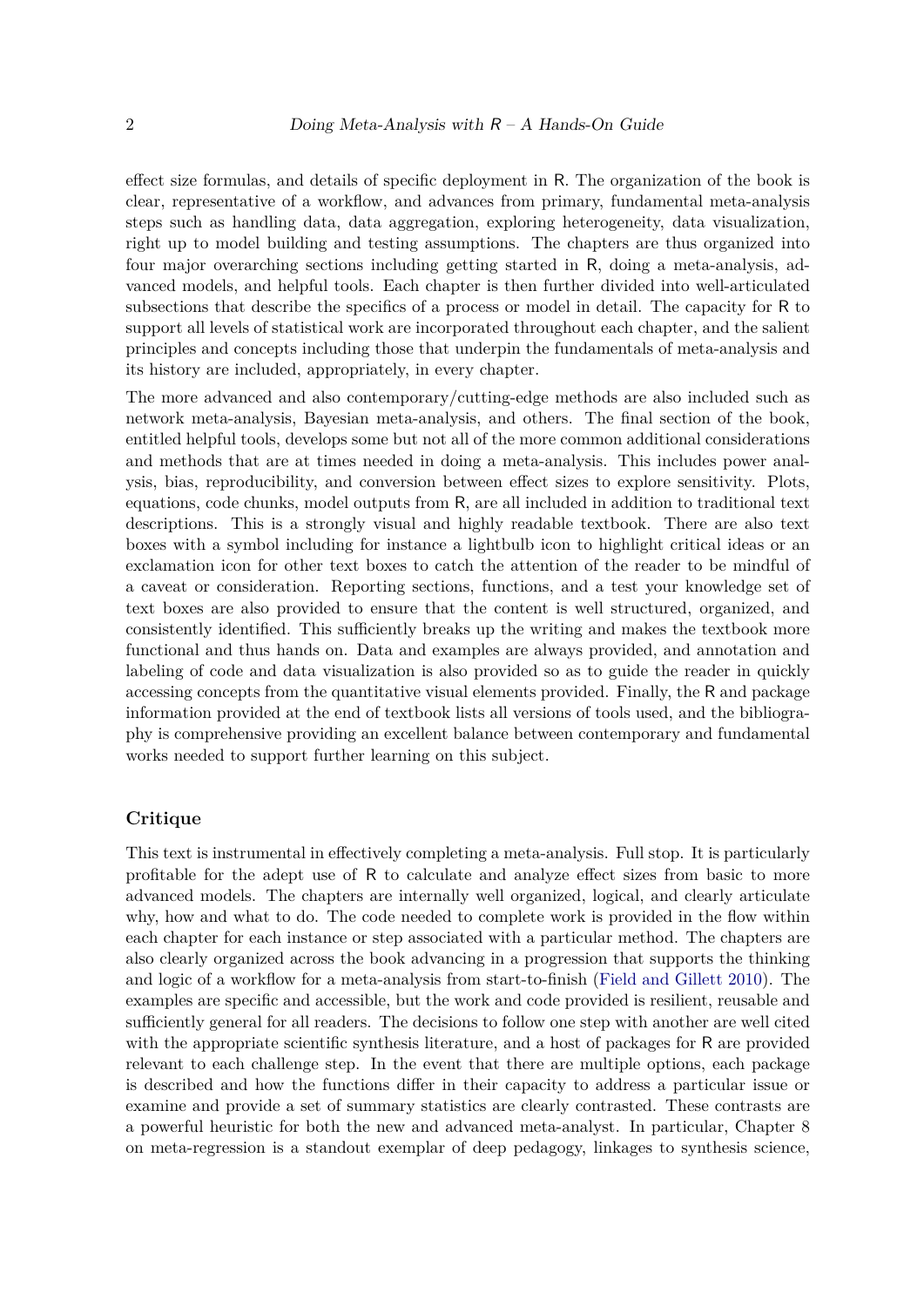and replicable code. If you have data that includes moderators (or factors in more common statistical nomenclature), this is a chapter that will be revisited repeatedly to ensure one is exploring model fit well, examining interactions, and best addressing multiple moderator effects. This chapter is also a representative indicator of the strength of this text because it includes a subsection that describes the common pitfalls associated with multiple metaregression. Many other chapters similarly provide the reader with the nuances of a model or analytical approach through subsections that describe outliers, heterogeneity, problems typical to a method, or the rationale between choices. The subsection labels are clear and informative for quick queries, and the purpose of that specific component of text is evident. Some the subtitles are also amusing and compelling and all tell a story that both supports statistical reasoning and pragmatic application of meta-analysis to derived data.

This is a hands-on, clear step-by-step text. It is appropriate to wide ranging audiences from beginners to meta-analysis (but not necessarily R) to more advanced synthesis scientists. This text will support meta-analyses for all researchers, agnostic of their domain, provided they have a clear question and some competency in R. There is also sufficient detail in the math, explanations, and theory to support readers who need to learn how to do a meta-analysis but perhaps elect to use another statistical software application. The worked examples are well coded, annotated, and interpreted to support learning from any tool that generates similar and common statistics from a meta-analysis. The output of many statistical software applications can be a challenge to reconcile with purpose or theory, and this is adroitly handled here throughout the text. This is thus a readable, accessible corpus of statistical approaches that is relatively light on unnecessary jargon and defines key terms. The questions and answers provided for each chapter also ensure consolidation of critical and applied concepts for each chapter. Writing composition is clear, and the enthusiasm for meta-analysis by the authors and its merit are inspiring. This is an ideal resource to support doing meta-analysis, and it is likely not necessary for most readers to access resources outside the text because it develops each principle and step in sufficient detail and depth. The commitment by the reader to the material in the text depends on the purpose of accessing this resource. If the reader simply seeks solutions to a challenge with data in R and understands the correct application of a method conceptually, this text can be a quick source for code snippets. Ideal use of this text however would be to engage to a greater extent with the content provided because it is a compelling and balanced offering that advances and promotes a reasoned and replicable approach to meta-analysis that is exceptionally well grounded in theory and statistics.

#### **References**

- <span id="page-2-1"></span>Crocetti E (2015). "Systematic Reviews with Meta-Analysis: Why, When, and How?" *Emerging Adulthood*, **4**(1), 3–18. [doi:10.1177/2167696815617076](https://doi.org/10.1177/2167696815617076).
- <span id="page-2-2"></span>Dewey M (2022). *CRAN Task View: Meta-Analysis*. Version 2022-01-21, URL [https://](https://CRAN.R-project.org/view=MetaAnalysis) [CRAN.R-project.org/view=MetaAnalysis](https://CRAN.R-project.org/view=MetaAnalysis).
- <span id="page-2-3"></span>Field AP, Gillett R (2010). "How to Do a Meta-Analysis." *British Journal of Mathematical and Statistical Psychology*, **63**(3), 665–694. [doi:10.1348/000711010X502733](https://doi.org/10.1348/000711010X502733).

<span id="page-2-0"></span>Gurevitch J, Koricheva J, Nakagawa S, Stewart G (2018). "Meta-Analysis and the Science of Research Synthesis." *Nature*, **555**(7695), 175–182. [doi:10.1038/nature25753](https://doi.org/10.1038/nature25753).